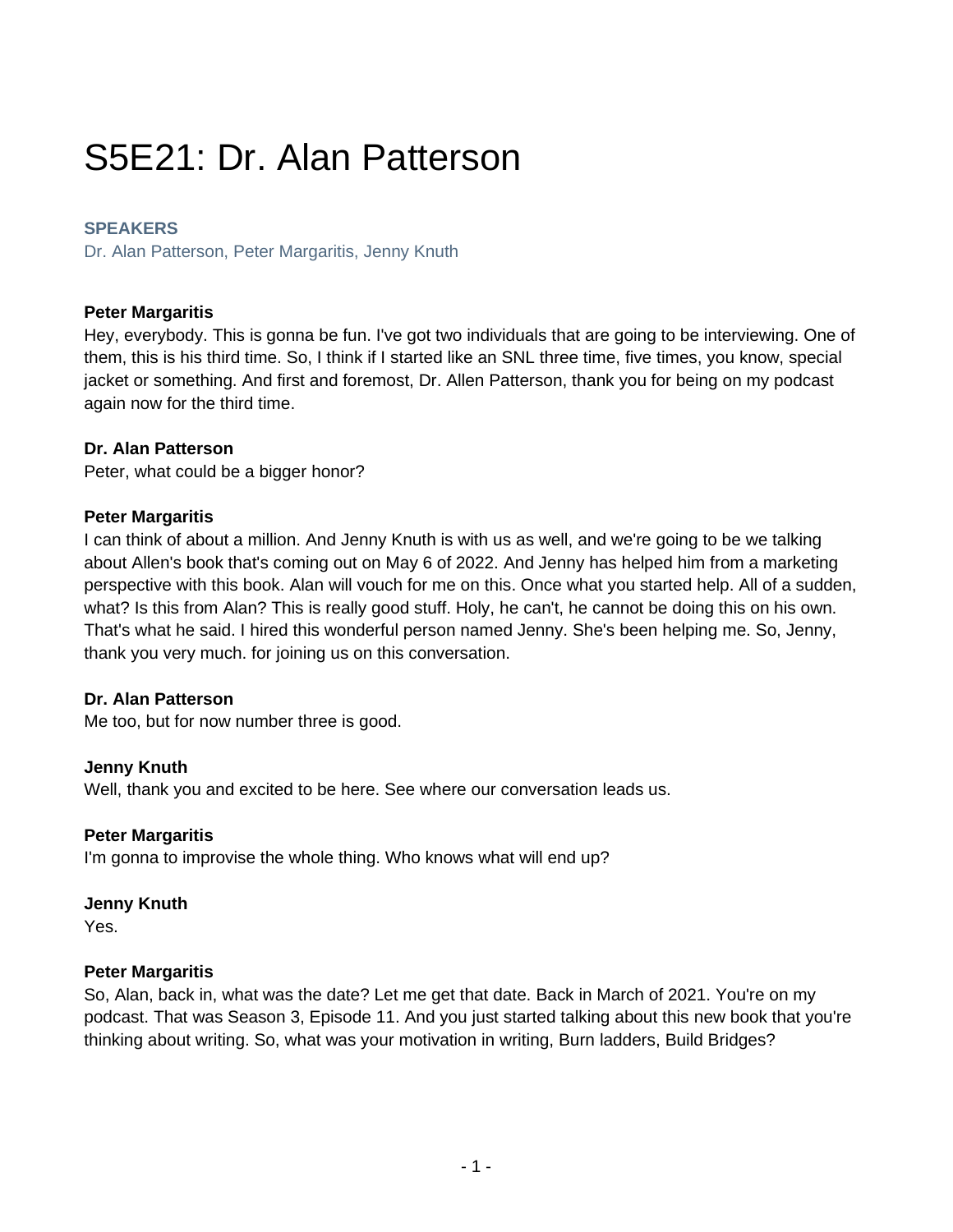# **Dr. Alan Patterson**

I think Peter, the thing that I wish had jumped out at me is the work that I was doing with clients was this kind of blind faith. A belief in that progression of your career is... I don't know in Accounting, what would it be? You know, an Accountant One and then an Accountant Two and then a three and maybe you go to a four if you don't become a manager and so on. And that people had been on this treadmill, and within that treadmill is that inherent in that is that someone else is going to decide where you go? And you could say, well, that's just the nature of the world. People make judgments all the time. Well, I can appreciate that. But when you see the devastation that's taken place because people don't know how to talk about themselves with their boss. They...people are limited, not you and me of the three of us, you and I can have the qualification, according to statistics that Jenny doesn't about how far you go. And it's like, what the heck is this all about? What is this it the impact and devastation? So, as I started to think about this and talking to a couple of colleagues, it's...don't climb the ladder. It's like we need, there's a better concept and a better mindset and it starts, thank you, Pablo Picasso, with an act of destruction as being the first step in a new creation. And the more I thought about this, the more I realized that underneath all this is people are leaving their career, their career, whether they know exactly where they're headed or not, which is there are a lot of people in that second category in the hands of other people. That's like saying, the biggest purchase you make, people make in their lives is it used to be their house, I don't know what it is now. And it's like, oh, you know, I'll make some cockeyed decision on that. And yet if I'm spending 10 more dollars on a television that drives me nuts. So, what is that? What is that blind faith? And the more I thought about it, and wanted to flesh out this idea, Jenny and I had been working together we've worked together on a couple of boards and some projects in the community. And she's very gifted in her profession, and she's just was on the edge of snarkiness and was able to push me ahead forward. But it was really our discussions that kind of made this come to life. It's like, this, am I making this up? Or is this real, and I can Jenny tell you about her reaction. And because there's no doubt in my mind, I couldn't have gotten this far done this without her help. And yes, she's got marketing skill and good with media and social media and, but it's more than that. It's really thinking this through and not just from a single perspective. So. that's the impetus is how to help people that say, I really want something more out of my career. You know, it's ironic, because what do we ask people? What do you do for a living? What do you do for a living? So, we're attaching something big to that. And a lot of people that just they get stuck, or they don't want their jobs or they think it's out of their control? And it's like, how does that happen? And why would you continue in an environment like that?

# **Peter Margaritis**

So, Jenny tell me about some of the early conversations you had with the Doctor, the good Doctor, Mr. Patterson?

## **Jenny Knuth**

Yes, we call him trouble. So yeah, it was it all trouble, trouble in a good way. Alan likes to instigate good conversation about important topics. And, of course, on our boards, you know, he always had some insightful sharings and I think we just started, you know, going back and forth on various, you know, community projects, and then the next thing you know, we're grabbing coffee and chatting about some of his ideas and ladder burning came up, ladder burners came up. So, we kept on talking and doing some website stuff, logo stuff, that kind of thing. And, as we, as he was telling me about ladder burners,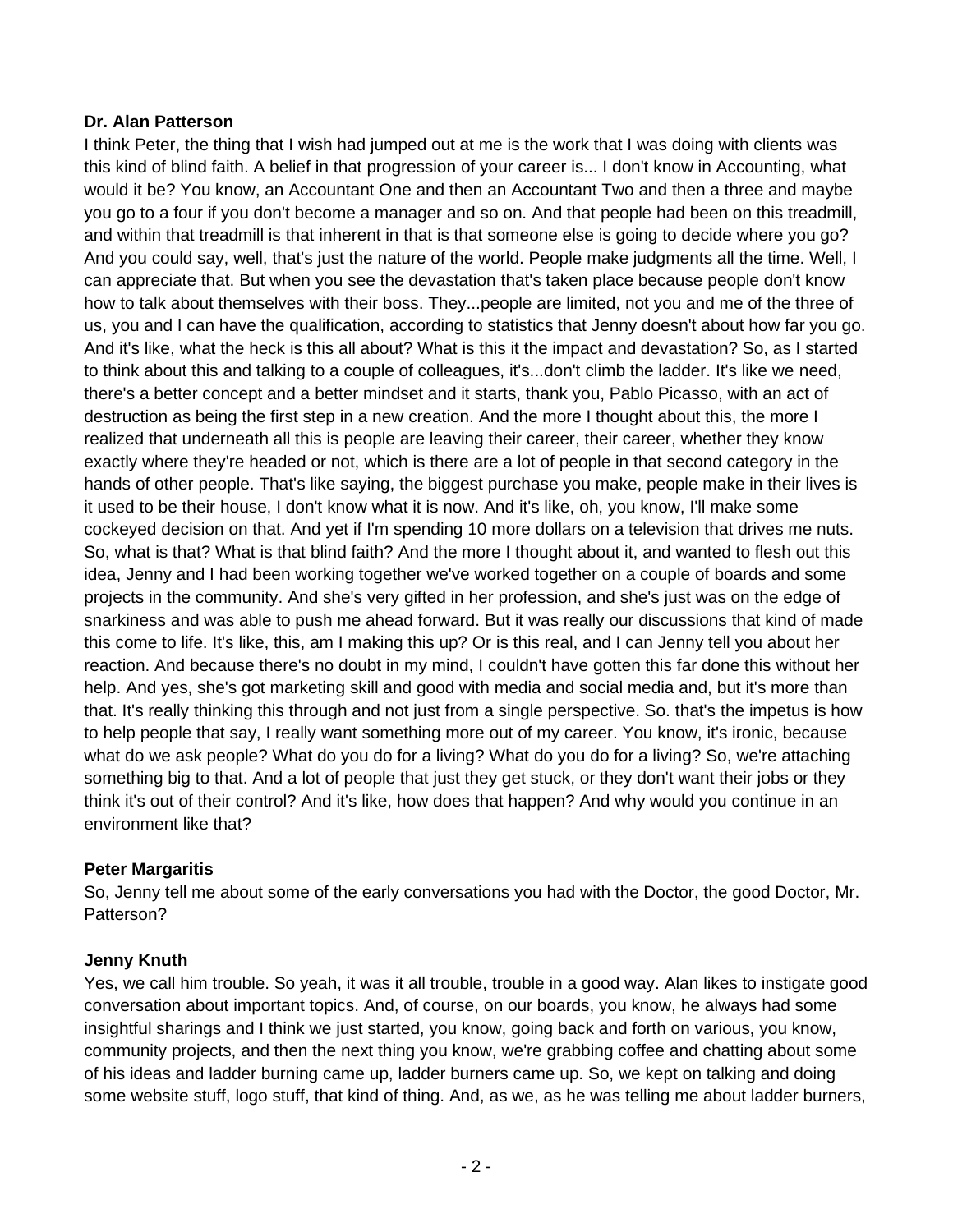it really struck a chord with me. And I think for me, it was this combination. You know, I'm very futuristic in my thinking. I love dreaming about the what ifs. And so, for me, it hit me personally and that, you know, I was always looking for okay, what is my next move? What like, I would love to sit in conversation and be like, okay, when I grew up, or you know, in five years, like thinking about all of the what ifs. And when Alan and I started talking about ladder burners, which eventually evolved into his book, Burn Ladders, Build Bridges. It really stood out to me as kind of a wakeup call. Of okay, you love thinking about this future stuff, but what are you really doing? And I noticed, I was waiting, and I loved where I worked and who I worked with, but I was still waiting. And so, you know, it's been one of those things where this personally resonated with me, like I shared, and then I saw it resonating with many other people that I'd be talking to. Whether it was friends and colleagues or people that I haven't talked to for a while where we'd sit down and you know, they'd be saying, okay, well, this is where my next move and I don't know what's next or I'm not happy. And it just seems like such a common theme so to Allan's point to that I've experienced it and I hear it time and time again. We wait and by the way, I mean you know, society. And it could be someone fresh out of college. It could be someone that's got, you know, 15-20 years in their roles, which is about where I'm at and it could be, you know, heck even talking to my mom, when she's talking about her work, and of course she's looking at retirement in a handful of years. It still comes down to what really lights me up. Where am I going with this? And it's different for each person. It's unique but saying okay, wake call you can have the conversations here. You can take control of it and it's empowering. It was empowering for me to see others light up when you start talking in this way that is real and just very, very, it walks a line of professional, yet a little bit of rebel, and that resonates with me too. you know. The question not standing for the status quo. And that's exactly what society lines us up for when we talk about success. So. I love coming back around to say, let's think about this differently. Let's question this. How can this be better for everybody? Not just me, too. That was a lot, but.

## **Peter Margaritis**

But it's on point. It's, when Alan and I started our careers. It was we went to work, it was like, you know, having our parents, they're like children should be seen not heard. That military authoritarian type of leadership. I'm going to tell you what to do. I'm not gonna collaborate with you. I'm going to tell you, and you know, we had to be seen to be trusted. And I love how this has evolved over time. Because I think that old leadership style somebody needs to take it out and execute it. And getting rid of it, and bringing something new and fresh into the market. And we'll talk about the Great Resignation, but it's also due to lack of trust that leaders have in their people. And you know, I asked audiences, what business are you at? And you know, the Accountants go, I'm in tax. No, no, you're not. I'm in this. I'm in that. I get them to the point to where they want to hit me. And I go, the business that you're in the people business first and foremost. Without people you have no business. And a lot of them look at me like, "Arrrooo..." What are you talking about, Willis?

# **Dr. Alan Patterson**

Right.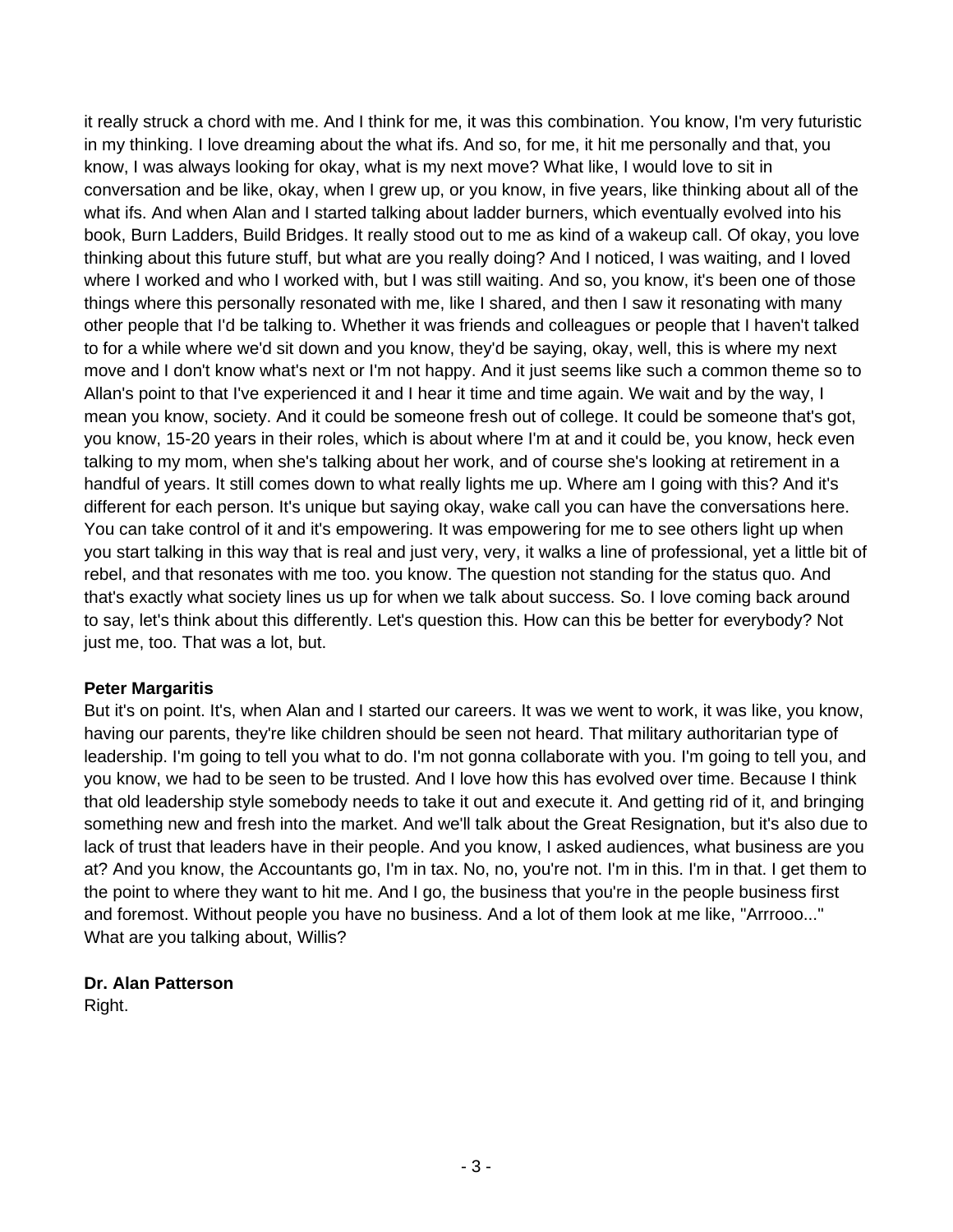# **Peter Margaritis**

And if they don't get it, but more and more as that older Baby Boomers are retiring out of the leadership roles. The younger folks are coming in and embracing this thing, big time. And I think your book is right spot on, right on time, and this will be something that picks up and reads.

# **Dr. Alan Patterson**

From your mouth to Amazon's ear. Jeff Bezos, where are you now? I think what's so fascinating. This happened a couple of days ago, and I haven't even told Jenny this. Because it just happened. And it will be somebody she knows. But it's, you know, I'll make it nameless. Someone talking about whether they're going to interview for a job, and would they take the job. And the words that came out of this person's mouth, but we're a little nice in the way I'm going to put it, but I know this person and this person is really an idiot. And so basically, what I'm doing is I'm interviewing for a job where I have no respect for the person that I could be working for. And I'm thinking to myself, why? If this were, if this were your first job, as what Jenny and I joke about it's like, okay, there's one you can cross off the list. Working for an idiot boss. Got that. What now coach? Well, go out and see if you can find somebody really smart. Okay, off I go. And it's like, it is a really, really, really smart person with multiple talents. And it's like what locks you into that fear? What makes you think that you should settle for that? I don't think this person would say they were stuck. But I sure as heck think that they feel like the moves that they could make are out of their control. And I just, I disagree. I think there's a lot within your control. But the approach has to be different. The way you approach it, and I you know, one of the common characteristics, Peter, and this will come as no surprise to you, and I didn't do this and with Jenny's help. This wasn't a research study. I read as much as I could about career development and people getting stuck, and the seven year itch and all that kind of stuff. But when you get right down to it. It's like are you really doing? Are you working on something... if this is a thing? If you're looking for meaning and purpose, you're not going to find it in the ladder. That meaning and person. Purpose, there's a Freudian slip, comes through my meaning and working with people like, Jenny and you. That's how it happens. That's where the energy comes from. I mean, I remember it wasn't the first time Peter but it was one of those times we were in New York City. You remember that? We ate outside. I was hysterical. I don't even know what it was about. I mean, we're sitting out on the on the friggin street for God's sake. Having about a good time. So, I rest my case on some situations like that. And, Jenny, I mean, how many conversations have we had? Millions. Yeah.

# **Jenny Knuth**

I mean, you talk to that point, wonderfully, because you know, whether it was a person you were chatting with or if I flashback to a handful of years ago when maybe not, I mean, it's kind of an ongoing process. And let's say I've been stuck for, you know, a number of years, but per my comment earlier, being very futuristic and wondering like, okay, what is my next move? Like, what where's this all going? You know, before Alan and I worked on this books together and helping with our marketing and strategy behind some of it. I had gone to Alan and I said, Hey, I need your coaching, you know, because, of course, everything that book is what Alan read, but it's so much more of what he has done over the last 40 plus years in helping people all over in different industries, in different walks of life and their career development and talent, development, culture, support all of that. And so, I found myself, I think, calling him one day, and I think I need you to coach me. And you know, his approach was very much that spinning it around and asking some really important questions of me to consider, but then,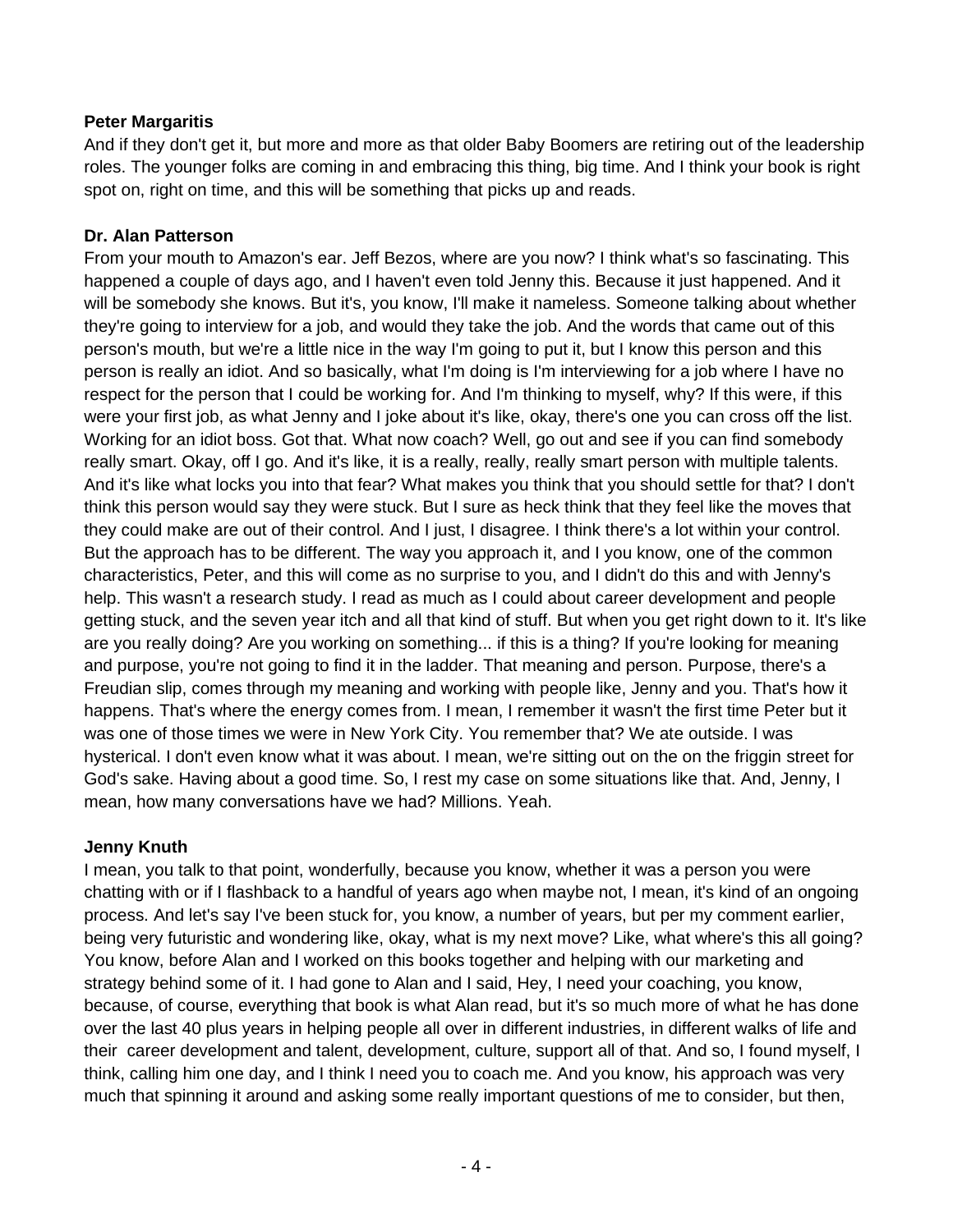you know, really asking me to look at who is really, you know, your people where you can, you know, go out there build relationships, form those connections, be intentional and reaching out. And no, I'm not saying you know, connecting, you know, sending an invite on LinkedIn. Maybe that's the starting point, but that's not it. It's, you know, actually picking up the phone, regular intentional outreach, not just about what they can do for you. I mean, just very intentional conversation. And, you know, a lot of, I've, surely I think I've found some notes from our chats a couple years back where it was like, Alright, put away the notes. We want, you know, eyeball to eyeball conversation. You know, make it personal, and of course, things like that. change. You can still do eyeball to eyeball over Zoom and thing, things like that these days, but, like that was one of the biggest takeaways where it was okay. Who can you build those relationships with? And then really helping me understand that it doesn't have to be perfect right off the bat. I can be very human on it and look at it as an experiment. And so, that's where, you know, this whole idea of the learning lab, and you know, of course, building trust with people to your comment earlier, Peter, that you know, we absolutely need to show and share our knowing, our knowledge, our experience, but some of this as you go and figure out what you want to do what your next steps are. It is absolutely an experiment, and then noticing what you liked, what works, what didn't work. And so, I don't know, that was a huge takeaway for me. And I know there's a chunk of that in the book too.

## **Peter Margaritis**

It's about taking risks. And it's about failure and making mistakes but not beating yourself up over those mistakes because someone told me a while back, if you look at as, as an entrepreneur, you're gonna fail at stuff. But if you look at failure as an acronym, First Attempt At Learning. Your business will grow tenfold versus beating yourself up over every time, you had a crazy idea and it come to fruition. So, it's I think so which makes me think what describe, I mean, you're a ladder burner. I'm a ladder burner. You're ladder burner. We're all ladders burners, but some arren't. Some just what's the status quo. Do not accept. Don't like risk, and don't like change in their lives. So, can you describe like within an organization who would typically be a ladder burner?

## **Dr. Alan Patterson**

Well, we've uncovered that it's not a one size fits all. So, let me borrow from the people that have really studied this. Whether it's Brene Brown, or several people, professors at Harvard that have looked into career development, and what they said. I kind of thought this, it's the people that you find on the edge of the organizations who have created these multiple relationships across the organization are most likely ladder burners. It would be like you in the accounting field. Spending a lot of time with the folks in, if you were working inside of business on the manufacturing floor. And it's like, well, why? Well, they're my clients. You know, I want to understand what they're going through, and then you find out well, you know, a lot about what's going on politically inside the organization. Well, how did that happen? It's because you put yourself on the edge. I think when you find people, I mean, I've described several of the techniques, but one give away, and I have one guy in mind that it just he's one of the funniest people I ever knew, because he had such a Boston accent. That he was a character juror of himself, and he was Columbo. And he didn't mind calling people out in a meeting. And what he would do, a classic ladder burner. It's like, I don't know, Peter, let me see if I've got this right. You said we're supposed to be transparent, right? Yeah, that's what we got. Okay, so now you're telling me we're not going to go to our employees and tell them why they've got to come in and you know, we're not going to have a shutdown. They're gonna have to come in those two weeks anyway. Yeah. Well, I don't know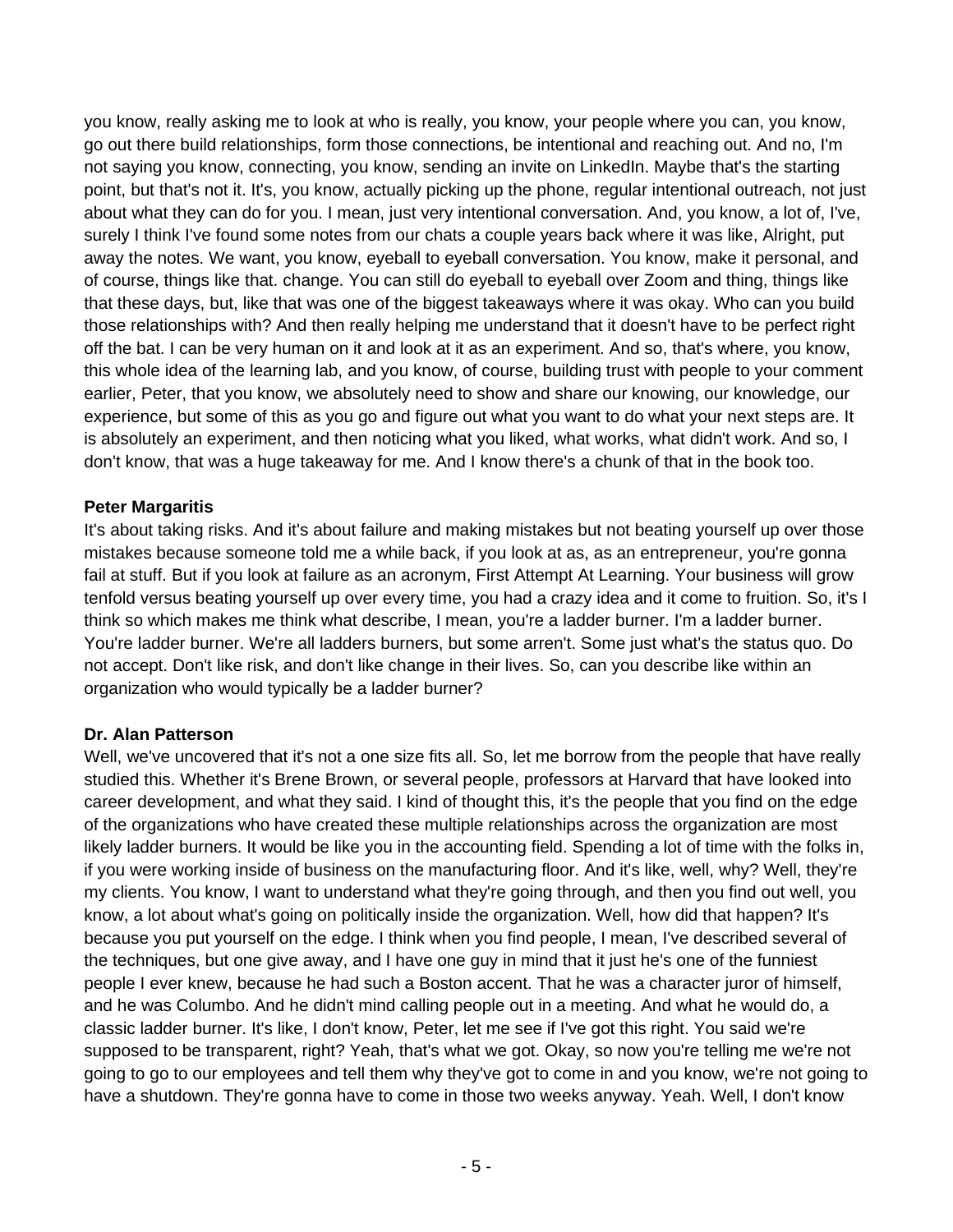sounds confusing me. So, I think we're you find it people will speak up are, tend more toward that ladder burning. Part of it is personality driven. I'll give you that. But I think what it really is...one of our colleagues. I'm thinking and Kelly Jenny, that she's characterized it as, as being more mission driven. People that are willing to look at the bigger picture. I had a client, have a client who's in the biotech field and they've just made this incredible....they just had a drug approved by the FDA. It's a big deal. Small cell cancer, and it's like he talks about the people they help. And so. I think when you see people that have this broader view, this bigger context of what their job is, and it's clear that they're looking for making a difference. Whether they're snarky. I mean, why why, uh, you know, you were you were calling it because a lot of people call it edutainment. You know, this cross between education and entertainment. It's like, well, what is that all of about? Well, it's, it's having fun with what you're doing. And it's trying to make an impact. So, when we talk about impact and meaning when you find people like that, I would characterize them more as ladder burners. Many, Jenny pointed this out to me, many don't leave. They're climbing organizations. It's not if they, it's not as if they bail. I mean, you baiedl. I never was really part of it. I bailed. Jenny is partially there, you know, I mean, she's still working, but my point is that doesn't mean that you have to leave. Some people get pushed off and but they just use that as an opportunity to move forward. But to a great extent, ladder, there are ladder burners inside. If I want to take this into a different realm, Peter, and this sounds very general. But it really is where the crossover is. It's where you see people in leadership, different leadership positions, that are really characterized as the best boss. The ones that really understand, because the whole premise that we're going on is a ladder climber puts themselves in the middle of their universe. And that's just because that's how the game works. Ladder burners, no question. It's not about me. It's about how I can help. And this isn't lip service. This is an okay I, you know, I'm just I belong to a service club, so I have to articulate this. No, this is real.

## **Peter Margaritis**

It's funny you mentioned about those who you said an accounting would be like me going out on the manufacturing floor. When I use worked for Victoria's Secret Catalog, not as a model, Jenny, I appreciate your thinking that. I really do. But let's get past that point right now. You know how I got the nickname The Accidental Accountant? My boss told me during a review before my cheeks hit the seat. She's said how in the hell did you ever become a CPA? CPA, get out of there. I can get you this far, you're an accidental accountant. And I thanked her for that. But I also said, when you want something done in this building, who do you ask? Well, you, Pete, because your cheeks are never in the seat. Well, no, no, no, no. There's a stereotype about the accountant in an organization. And we're in the information gathering business, so are they going to give me information that, Oh God, here comes that accountant., No Guy or is that the CFNo guy. They always say no. Or if I build a relationship with someone outside of this department, and they see me as Pete. They're more likely to give me any information that I need.

## **Dr. Alan Patterson**

Just happen to be an accountant.

# **Peter Margaritis**

Just happened to be an accountant. And the look that she gave was still a Scooby Doo like, "Arooo?" I don't get it. But yeah, that's what ladder burners do, I guess. It's that lean into the fear. It's like the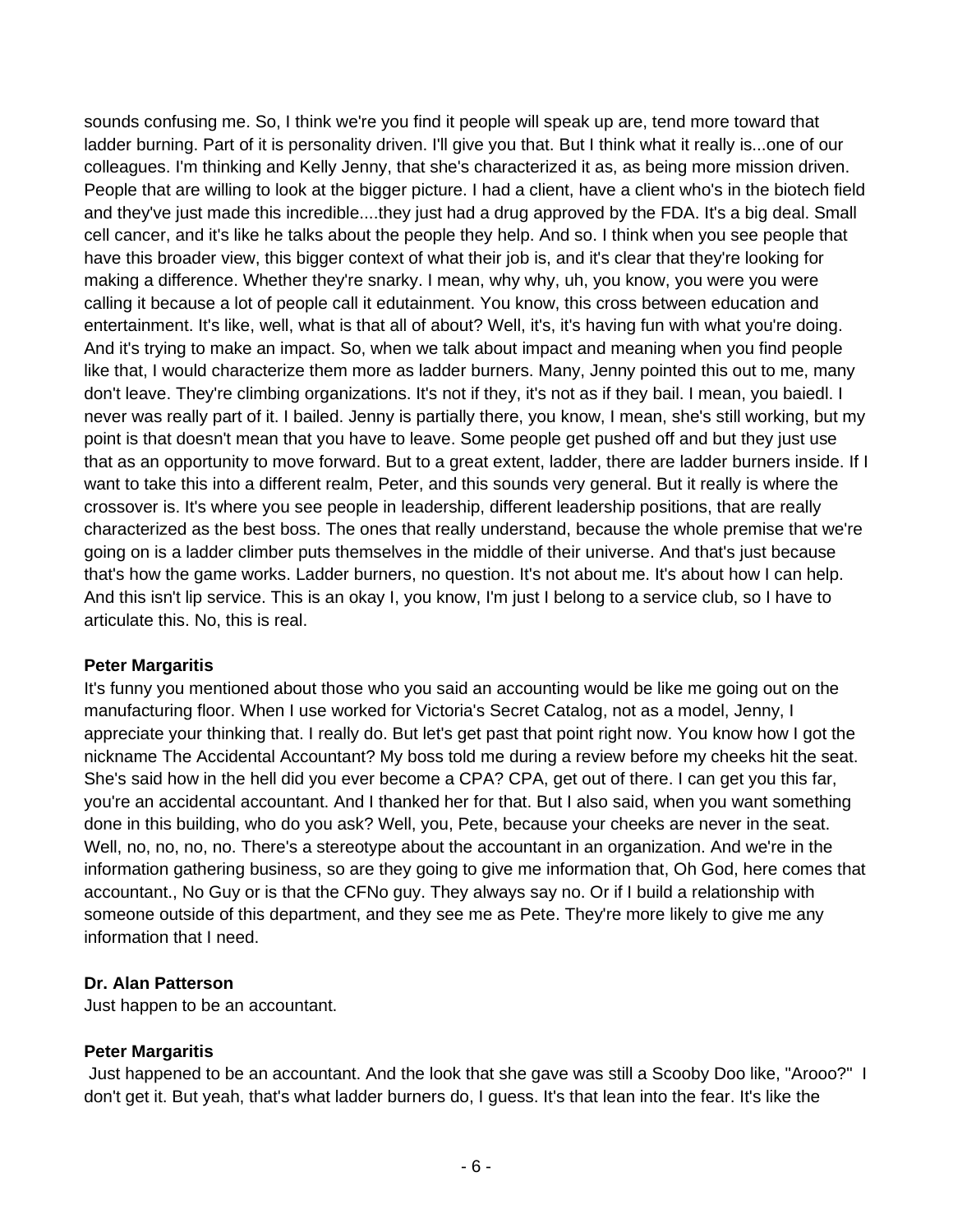questions like, I don't know. I think those who climb the corporate ladder, I think money is their main motivation. I may be wrong. You may have researched to prove it differently. But those who you talk about their mission is to serve others. There's some purpose. There's, and money is somewhere way down.

# **Dr. Alan Patterson**

Yeah, money, prestige and status, promotion are the big motivators. You know, you want to get into a discussion and a lot of this is in the literature, you know, the scientific part behind this. Though that kind of extrinsic reward doesn't last forever. And where I can see people debating the concept of ladder burning is, you know, you are talking from a place that says, well, you're really talking about selfactualization. You know, if somebody has to put food on the table, somebody has to earn money to have a roof over their head for themselves and their family, why or how would you ever think they could think about anything other than the money aspect, and I appreciate that. I think this is part of that hierarchy. I don't think this is that everybody is necessarily in a position if they don't have those immediate and important needs met that they can think more about, okay, is this job meaningful? But I think the people that latch onto the ladder and feel the need to climb it are people that are selfabsorbed. There's an ego piece to this. And it and many, so I've heard and I also call climbing the ladders the road to not good enough. And I don't just mean thinking about what large Peter said that, you know, you rise to your level of, of inability, which is really a very political notion because it's mostly that people come up as an achiever, and then they reach a stage where their success is going to be based more on their political skills and their relationship management skills and their non-skill. So, they hit that point of incompetence. I think of the reason I call it the road to nowhere is the example that I just gave earlier about somebody saying, I would even entertain working for somebody that I don't respect because of what? What's the What? The Why? More money.

# **Peter Margaritis**

Give me your thoughts. I know you're still trying to get that picture of the Victoria's Secret catalog model out of your mind.

# **Jenny Knuth**

Sorry, Peter, it actually moved on. Well, I think one of the things that I was kind of coming back around to was what Alan had kind of started talking about it, you know? That I am absolutely an achiever, you know, when I look at how I was raised, and you know, it's just common. Like, alright, you got to, you know, go after in sports, very competitive in school. Why isn't that an A or A- an A+? You know, I even going into college and, you know, doing the work that I did as a designer for a number of years, I was very much about accomplishment, like pixel perfect design, of course, making clients happy and you know, reaching goals and that kind of thing. And so, we're taught that achievement and like, you know, what is that goalpost of success and moving us forward? It's okay, what's the next thing? What's the next thing? And so, for me, you know, slowing things down and actually asking myself what does success at work look like for me? And even taking it away from, you know, the work it's like, what is success in life look like? And that's a big question to answer, but, you know, obviously work is important. Pay and all of that is important. So, I can't remember the specific question that led us down this track necessarily, but I do think that, you know, the games that we play, and Alan's book talks a lot about that achieving advances is one and that's, you know, the education mindset that gets you places,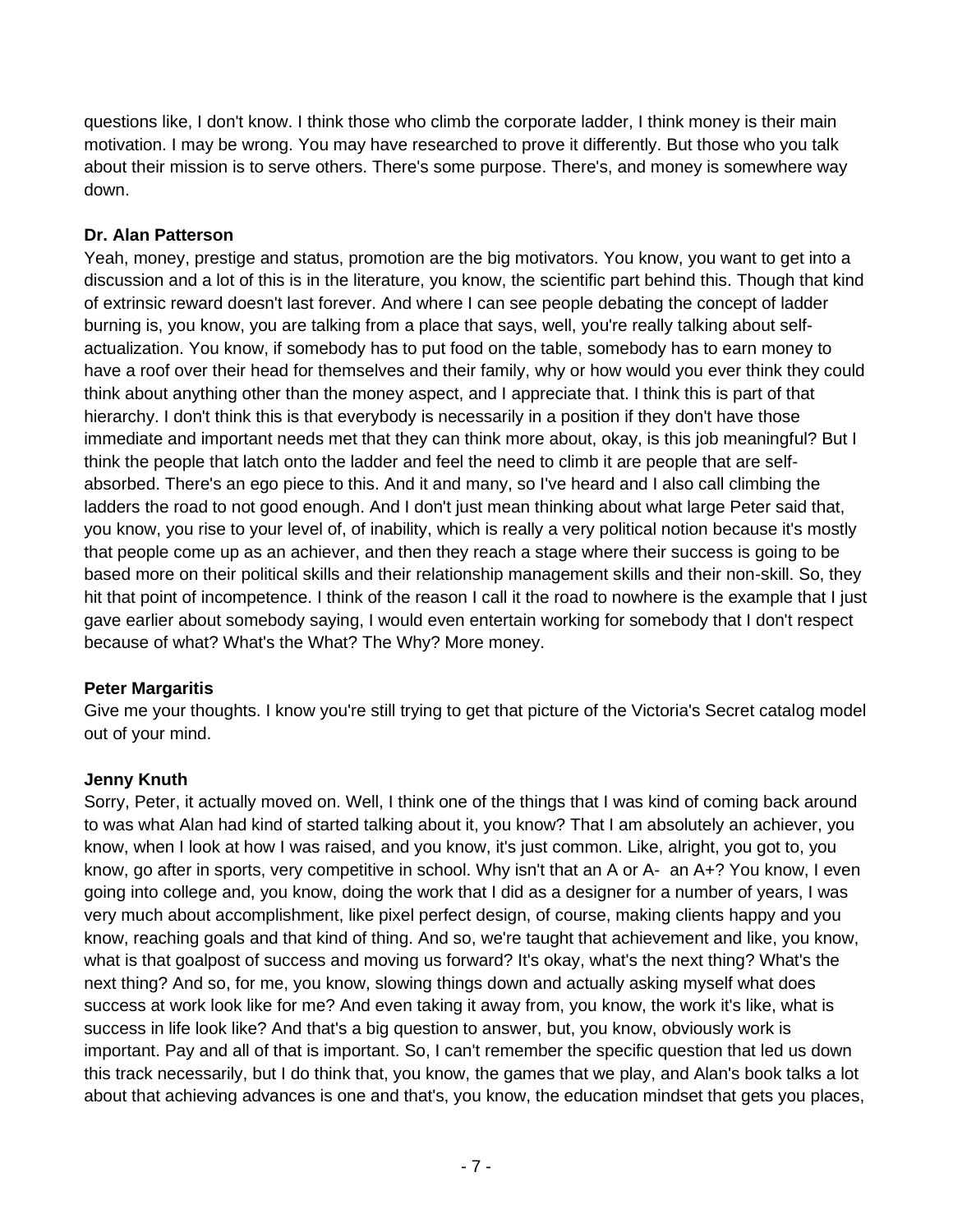right, but there's more to that. And then, you know, I think we just naturally fall into the game of climbing that ladder and, so this idea of burning the ladder is a shift in mindset. And the building bridges is the action that creates those opportunities. And where I'm at right now, I wouldn't necessarily say that I've jumped off the ladder, but I'm absolutely taking the relationships that I had, and have had, over the last however many years of my career, and I'm using that to forge forward and create something new. That's a combination of all of it, and it's so freeing. I've got the pay to help take care of myself and my family, and also the freedom to, you know, do what I need to do to be happy. And it always comes down to the people. You know, when I've talked to it's coming back to me now that the question was what makes a ladder burner essentially. And for me it in myself and in others, it's always you know, when you think back to like, what has made your various roles and the organizations you've worked with enjoyable? For me and others I've talked to, it usually always comes down to the people. Hands down. And I can say that for every single place that I've worked. And so, I think that's a sure sign of a ladder burner. As well as the people that, you know, aren't afraid to ask the stupid questions or the silly questions and challenge as we've been saying. So, it's a combination of mindset and action.

# **Peter Margaritis**

That's spot on. I mean, my mind has gone 18 different directions in this conversation. My favorite movie quote, "My mind is a raging torrent, flooded with rivulets of thought cascading into a waterfall of creative alternatives." But it does come down to people. And people don't leave an organization. People will leave a boss or they follow a boss. I hate that word boss, but somebody who they report to, because how they made them feel. And we also leave organizations with the other type of boss that is just the opposite. And it's amazing that they can still survive in the workplace. Because...

# **Dr. Alan Patterson**

Bosses you mean?

# **Peter Margaritis**

The bosses might you know, you might get the same work out of both from both people, both bosses. But however, with the other boss, the mean boss, they have such a high turnover of people and that cost money.

# **Dr. Alan Patterson**

Yeah, it's unsustainable. It's forget that it's old school. Yeah, I mean, it is so old school. And this isn't an either or. I say, you know, people will say well, micromanagement is bad. Well, it's not bad if you're working with somebody who hasn't done something before, and they have no clue how to do it. Hell, you're going to be micromanaging, and they're gonna love it. They're gonna say how do I do it and you're gonna show them. But I think what's different, what makes us different is and I think the lore is ladder burners. I think that just kind of people, well that's pretty cool. What's that? Well, what the hell is that? The coup de gras, though, is Jenny said, the action part is the building bridges, because and Jenny creates this wonderful illustration. It's a bridge, but the bridge itself, as we've talked about, it is such a metaphor. And I know, it's an overdone metaphor, but what I'm saying is once you get to the bridge, bridge, you building that bridge, that's where the magic happens. So, how you leave that bridge can depend on any number of things. And I think that speaks to people's career development. Like, what you've had, Peter, and what I've done, but I think yours has been really I mean, you're the man for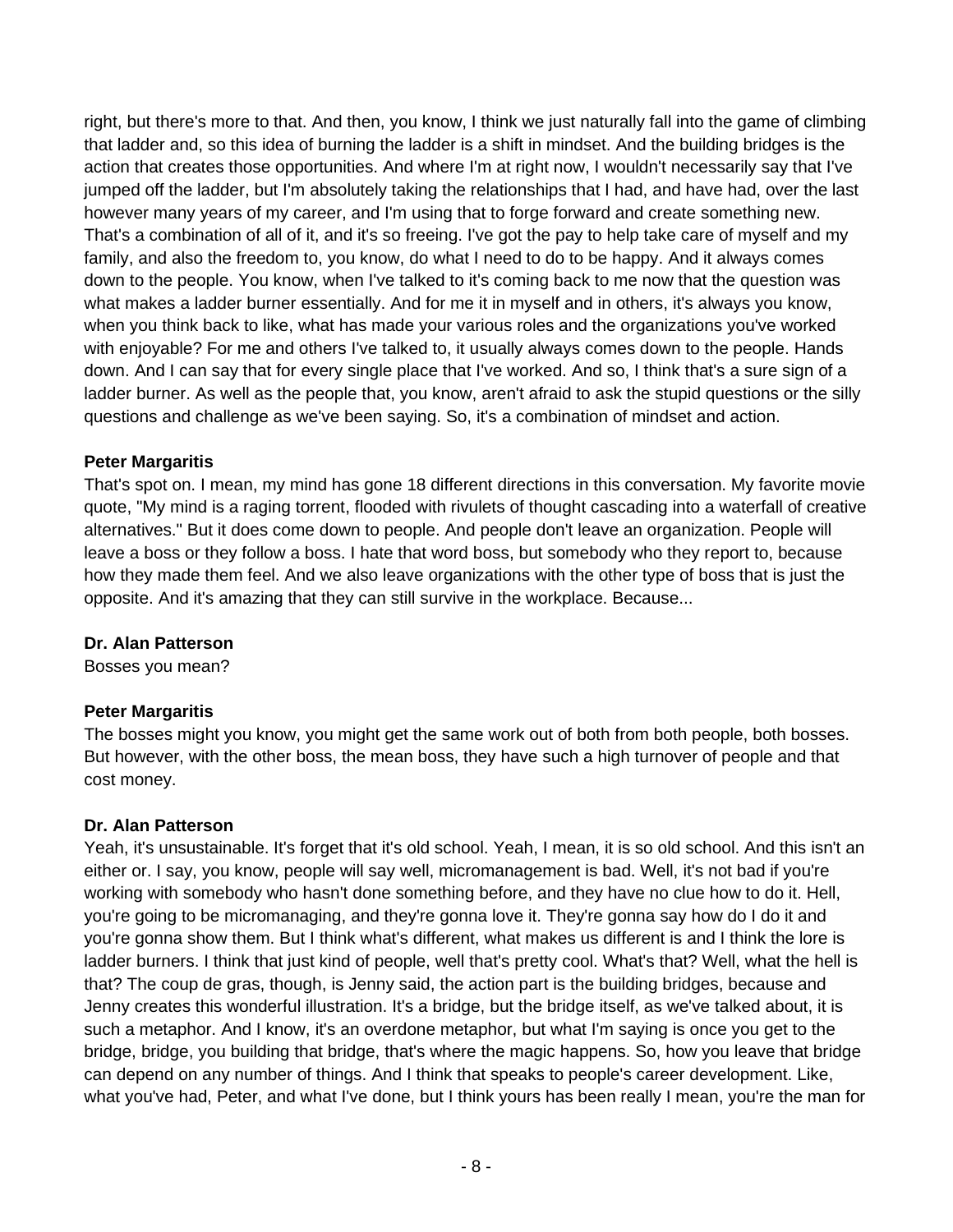all seasons, in terms of the kinds of things... No Seriously. This is not, you know, ingratiating, it's just you're such a great example of what this can look like. And I distill that down as we have Jenny and I talked about this. People that you're looking for are interesting and interested. And you say, well, how do you define that? It's not how I define it, it's how you define it. Because they're defining, their helping you define your interest. I don't know. I just think that's cool as hell. It's just the kind of it's the, you know, it takes somebody like Tom Hood. I mean, he's, he I realize he's, you know, he's risen... He's exceptional. I mean, he's just, he's the head an organization that was soon to be the big organization of accountants, Jenny in the association, but he just, he's just an unusual guy. I don't know if he will consider himself a ladder burner. Boy, I sure would because of his approach, and his way to engage people.

## **Peter Margaritis**

Yeah. And he's, he's got his biggest test right now to working inside the Association.

## **Dr. Alan Patterson**

Oh god.

## **Peter Margaritis**

Association of International Certified Professional Accountants, which is a behemoth organization, and to bring your personality into this organization. I mean, he was the CEO of the Maryland Association of CPAs. Now he's got sucked up into the alien mothership. And I've run into a few. He's still the same jovial guy. And he's playing the game, but he's played it under his rules.

# **Dr. Alan Patterson**

Well, that's the difference.

## **Peter Margaritis**

Yeah. Because he's got that respect.

## **Jenny Knuth**

Create your own path. Yeah.

## **Peter Margaritis**

Right, create your own path. I've always said I'm unemployable. Being an entrepreneur for me, for me to do a W-2 job, it's highly likely that you'll see me on the Today Show soon thereafter for all the wrong reasons. However, with that said, I said there has to take a very special job for me to leave the freedom, for even part-time to go...if it met that meaning. If it meant that would help me to achieve that.

## **Dr. Alan Patterson**

You see here, let's talk about you for a minute.

# **Peter Margaritis**

Oh no. This is about you guys.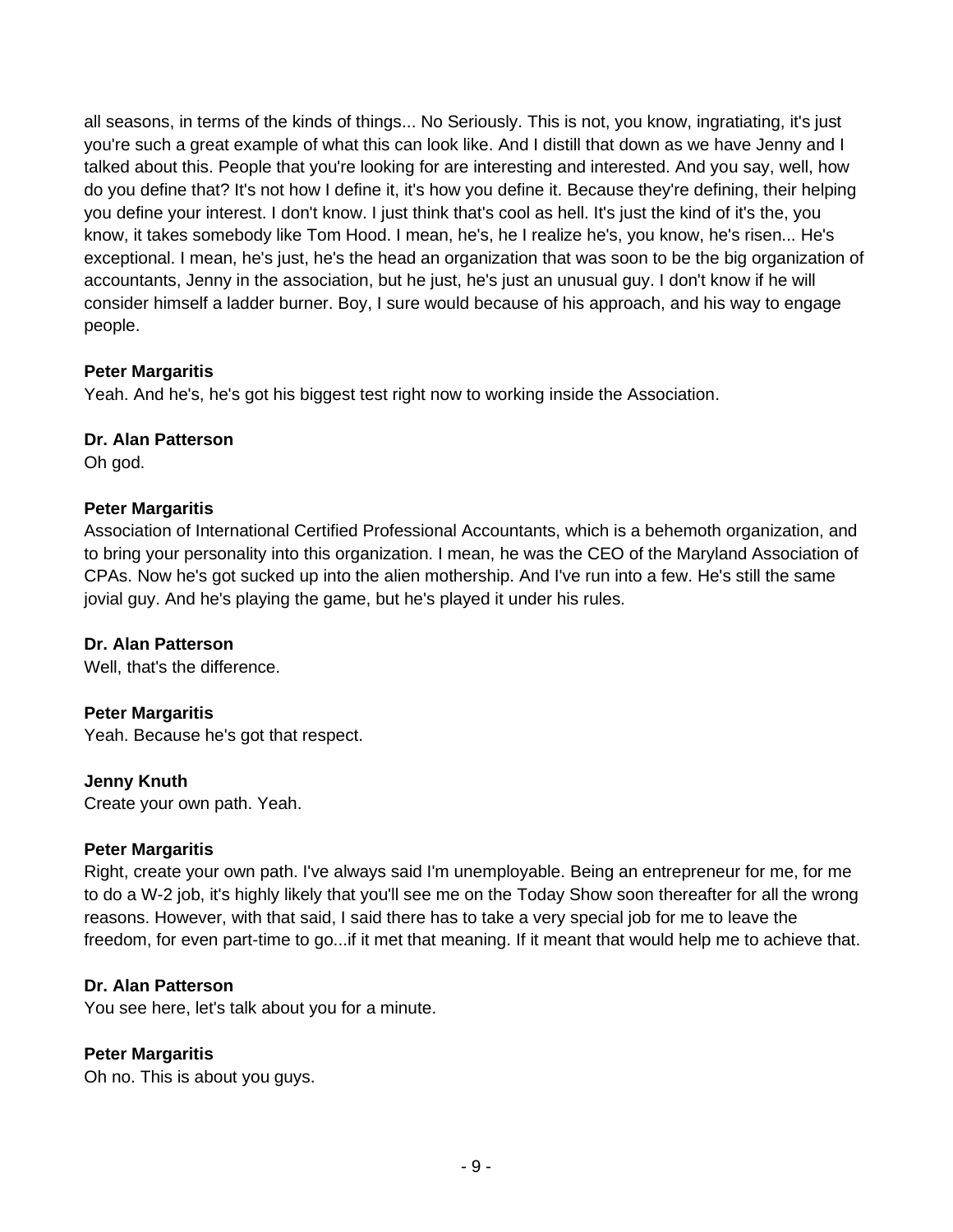## **Dr. Alan Patterson**

No, no! Well, no, because I mean, Jenny doesn't know you and I know you every time. You know three, I'm going for five. I want the jacket. What you capture, Peter...what you capture is that you have a piece of so many people that doesn't take away from them. And I can't imagine you would get that working from inside one organization. If I'm making any sense. I think that ability that you have connects, and when I say take, I mean assimilate. You know, it becomes a part. It's just it's just and it's, it's with. I mean, if you buy this putting people in the center of your universe, there's no degradation. People grow from that. And so, if you had, you know, follow the path, I don't know, maybe you'd surprised me. I just think you, even if you get on stage and it bombs, you could cry and say, okay, well, there's one night I don't want to relive. What's next?

## **Peter Margaritis**

Well, what stand-up has taught me, and it's probably more later after I got out of stand-up, you're selling a product on stage. And if you bomb that's just your audience giving you feedback. So, you need to take that product back, work on it, bring it back and try again. The first time I did stand up I swore I would never do it again. Two days later I am plotting out my next open mic. And it also taught me how to deal with audiences and stuff because when you hear crickets, a lot of crickets, and then I started to hear laughter and you learned how to deal with some of those skills today. So, let's get back to you guys as we begin to wrap up. So, you did mention that people can buy this on Amazon?

## **Dr. Alan Patterson**

Yeah.

# **Peter Margaritis**

Starting May 6. So, this will have come up after that fact. So, for those of you who are listening to this, at this point in time, you need to drop what you're doing, get on your computer, go to Amazon and look for Dr. Alan Patterson. Burn, I will have to read this because I got dyslexia. Earlier I was saying burn bridges, build ladders, but that's not the name of the book. It's Burn Ladders, Build Bridges: Pursuing Work with Meaning and Purpose. How can they find, how can people find the both of you? We'll go the ladies fetch this time.

## **Jenny Knuth**

Sure. Well, if you head over to Ladderburners.com, and go to the team page, you'll find connections for Allen and myself. But yeah, you'll find connections for me LinkedIn. And yeah, Ladderburners.com is your best bet to find information about us. And about the book, and there's a blog. You can sign up for email newsletters. It's going to feature a combination of just general world career advice and tips and a little bit of snark from Alan along the way. Some sneak peeks about the book. And there's, there's also stories like Alan had mentioned earlier. Ladder burning is not cookie cutter. It's not one size fits all. There's multiple arrays of doing it. Multiple, you know different stories that are tied to it. And so, the people that are out there doing that we're capping stories, and so you can find that Ladderburners.com as well.